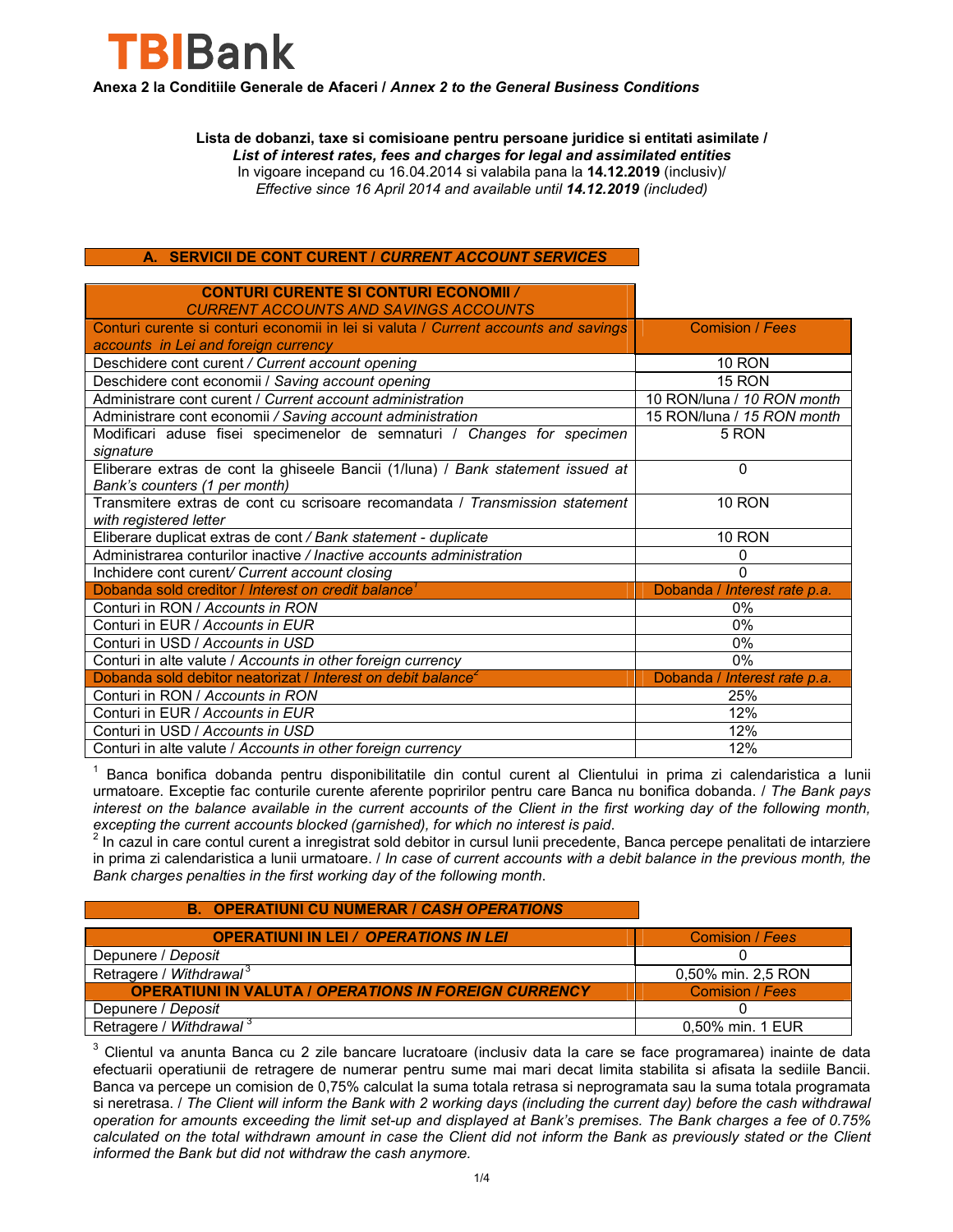

## **C. OPERATIUNI FARA NUMERAR /** *NON-CASH OPERATIONS*

| <b>INCASARI IN LEI / INCOMINGS IN LEI</b>                                                                                                            |                 |
|------------------------------------------------------------------------------------------------------------------------------------------------------|-----------------|
| Incasari interbancare / Interbanking incomings                                                                                                       | Comision / Fees |
| Incasare interbancara prin ordin de plata / Payment order                                                                                            | 1 RON           |
| Incasare interbancara prin Cec, bilet la ordin, cambie / Cheque, promissory note,<br>bill of exchange                                                | 1 RON           |
| Remitere spre incasare Cec, bilet la ordin, cambie / Remittance for collection                                                                       | 4 RON           |
| (Cheque, promissory note, bill of exchange)                                                                                                          |                 |
| Incasari intrabancare / Interbanking incomings                                                                                                       | Comision / Fees |
| Ordin de plata / / Payment order                                                                                                                     |                 |
| Cec, bilet la ordin, cambie / Cheque, promissory note, bill of exchange                                                                              |                 |
| Remitere spre incasare instrumente de debit (Cec, bilet la ordin, cambie) /<br>Remittance for collection (Cheque, promissory note, bill of exchange) | 4 RON           |

| <b>INCASARI IN VALUTA / INCOMINGS IN FOREIGN CURRENCY</b>                                            |                 |
|------------------------------------------------------------------------------------------------------|-----------------|
| Incasari intrabancare / Interbanking incomings                                                       | Comision / Fees |
| Incasare interbancara prin ordin de plata / Inter-banking collection through<br>payment order        |                 |
| Incasari intrabancare / Interbanking incomings                                                       | Comision / Fees |
| Incasare intrabancara prin ordin de plata / Intra-banking collection through<br>payment order        | $^{(1)}$        |
| Investigatie incasare la solicitarea Clientului/ Investigation for collection at Client's<br>request | <b>25 EUR</b>   |

| <b>PLATI IN LEI / PAYMENTS IN LEI</b>                                           |                        |
|---------------------------------------------------------------------------------|------------------------|
| Plati la ghiseele TBI BANK - interbancare, nationale si SEE /                   |                        |
| Payments at TBI BANK counters – interbanking, national and EEA <sup>5</sup>     |                        |
| Ordine de plata / Payment orders                                                | <b>Comision / Fees</b> |
| Ordin de plata - sume < 1.000,00 RON / Payment order - amounts < 1,000.00       | 4 RON $4$              |
| <b>RON</b>                                                                      |                        |
| Ordin de plata - sume intre 1.000,00 - 10.000,00 RON /                          | $6$ RON <sup>4</sup>   |
| Payment order - amounts between 1,000.00 - 10,000.00 RON                        |                        |
| Ordin de plata - sume intre 10.000,01 - 49.999,99 RON /                         | $8$ RON <sup>4</sup>   |
| Payment order - amounts between 10,000.01 - 49,999.99 RON                       |                        |
| Ordin de plata – sume ≥ 50.000,00 RON / Payment order – amounts ≥               | 14 RON $4$             |
| 50,000.00 RON                                                                   |                        |
| Ordin de plata in regim de urgenta / Payment order - urgent transfer            | 14 RON $4$             |
| Instrumente de debit (Cec, bilet la ordin, cambie) /                            | <b>Comision / Fees</b> |
| Debit instruments (Cheque, promissory note, bill of exchange)                   |                        |
| Cec, bilet la ordin, cambie - sume < 1.000,00 RON /                             | 4 RON                  |
| Cheque, promissory note, bill of exchange - amounts < 1,000.00 RON              |                        |
| Cec, bilet la ordin, cambie - sume intre 1.000,00 - 10.000,00 RON /             | 6 RON                  |
| Cheque, promissory note, bill of exchange - amounts between 1,000.00 -          |                        |
| 10,000.00 RON                                                                   |                        |
| Cec, bilet la ordin, cambie - sume intre 10.000,01 - 49.999,99 RON /            | 8 RON                  |
| Cheque, promissory note, bill of exchange - amounts between 10,000.01 -         |                        |
| 49,999.99 RON                                                                   |                        |
| Cec, bilet la ordin, cambie $-$ sume $\geq 50.000,00$ RON /                     | 14 RON                 |
| Cheque, promissory note, bill of exchange - amounts $\geq 50,000.00$ RON        |                        |
| Plata la ghiseele TBI BANK - intrabancare /                                     | <b>Comision / Fees</b> |
| Payments at TBI BANK counters - interbanking                                    |                        |
| Ordin de plata / Payment order                                                  | 0 RON                  |
| Instrumente de debit (Cec, bilet la ordin, cambie) / Debit instruments (Cheque, | 0 RON                  |
| promissory note, bill of exchange)                                              |                        |
| Alte comisioane pentru plati in LEI / Other fees for payments in LEI            | <b>Comision / Fees</b> |
| Notificare refuz ordin de plata / Notification of denial of payment order       | 7 RON                  |
| Investigatie/Modificare/Recuperare fonduri /                                    | $20$ EUR               |
| Investigation/Ammendment/Cancellation                                           |                        |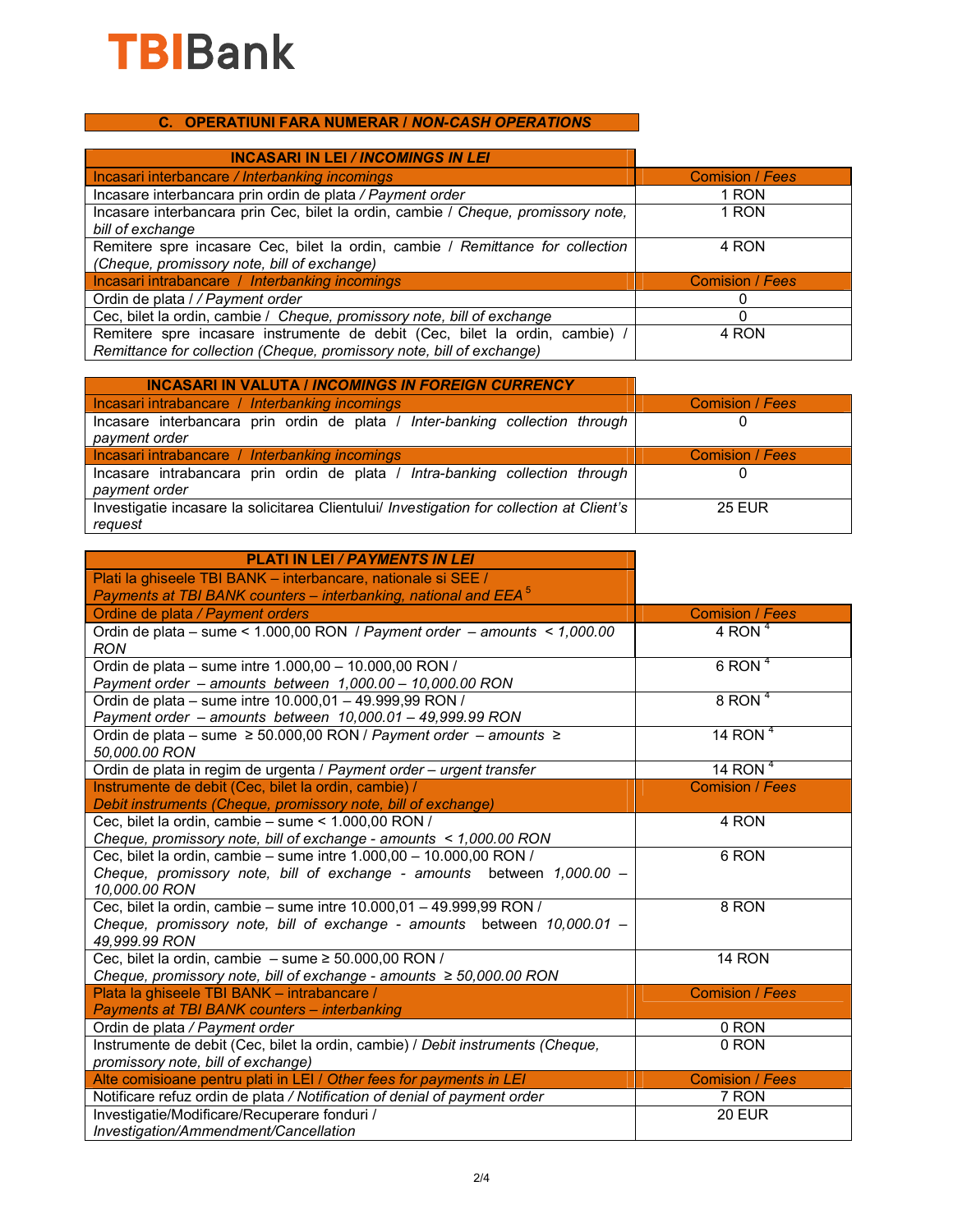

<sup>4</sup> Se adauga comisionul BNR sau TransFond, dupa caz / *NBR or TransFond charges will be added*<br><sup>5</sup> Tarile din **Spatiu Economic European** sunt: Austria, Belgia, Bulgaria, Cehia, Cipru, Danemarca, Estonia, Finlanda (inclusiv Insulele Aland), Franta (inclusiv Guadelupa, Guyana Franceza, Martinica, Reunion, Baint-Barthelemy si Saint Martin), Germania, Grecia, Irlanda, Islanda, Italia, Liechtenstein, Letonia, Luxemburg, Malta, Marea Britanie (inclusiv Gibraltar), Norvegia, Olanda, Polonia, Portugalia, (inclusiv Insulele Azore si Madeira), Romania, Slovacia, Slovenia, Spania, (inclusiv Insulele Canare, Ceuta si Melilla), Suedia, Ungaria. / *The countries of the European Economic Area are: Austria, Belgium, Bulgaria, Czech Republic, Cyprus, Denmark, Estonia, Finland (Aland Islands included), France (Guadeloupe, French Guyana, Martinique, Reunion, Baint-Barthelemy and Saint Martin included), Germany, Greece, Ireland, Iceland, Italy, Liechtenstein, Latvia, Luxembourg, Malta, Great Britain (Gibraltar included), Norway, Netherlands, Poland, Portugal (Azores and Madeira Islands included), Romania, Slovakia, Slovenia, Spain, (Canary, Ceuta and Melilla islands included), Sweden, Hungary.*

### **PLATI IN VALUTA /** *PAYMENTS IN FOREIGN CURRENCY*

| Plati la ghiseele TBI BANK - interbancare / Payments at TBI BANK counters -        | <b>Comision / Fees</b>      |
|------------------------------------------------------------------------------------|-----------------------------|
| <i>interbanking</i>                                                                |                             |
| Ordin de plata – sume < 1.000,00 EUR $^6$ / Payment order – amounts < 1,000.00     | <b>15 EUR</b>               |
| <b>EUR</b>                                                                         |                             |
| Ordin de plata – sume intre $1.000,00 - 99.999,99$ EUR $^{6}$ /                    | 0,1% min. 15 EUR max. 800   |
| Payment order - amounts between 1,000.00 - 99,999.99 EUR                           | EUR                         |
| Ordin de plata – sume $\geq 100.000000$ EUR $^{6}$ /                               | 0,1% min. 15 EUR max. 1.500 |
| Payment order - amounts $\geq 100,000.00$ EUR                                      | <b>EUR</b>                  |
| Comision aditional pentru plati urgente - aceeasi zi bancara / Additional fees for | <b>20 EUR</b>               |
| urgent payments - same banking day $^7$                                            |                             |
| Comision aditional pentru plati urgente - a doua zi bancara / Additional fees for  | <b>20 EUR</b>               |
| urgent payments – next banking day $^7$                                            |                             |
| Speze Swift / Swift charges                                                        | 10 EUR/mesaj / 10           |
|                                                                                    | EUR/message                 |
| Plati la ghiseele TBI BANK – intrabancare / Payments at TBI BANK counters –        | <b>Comision / Fees</b>      |
| interbanking                                                                       |                             |
| Ordin de plata / Payment order                                                     | 0                           |

<sup>6</sup> Pentru platile cu optiunea "OUR", nu sunt incluse comisioanele bancilor corespondente, urmand ca acestea sa fie debitate din contul Clientului / *For payments with "OUR" option, fees and charges of correspondent banks are not included, being subsequently charged to the Client.*<br><sup>7</sup> Acest comision se va insuma cu comisionul pentru ordine de plata interbancare in valuta la ghiseele Unitatilor

teritoriale ale Bancii *This fee will be added up to the fee for interbanking payment order in foreign currency at Territorial units of the Banks's counters*.

| <b>ORDINE DE PLATA DOCUMENTARE (CONDITIONATE) – LEI SAU VALUTA /</b><br><b>CONDITIONAL (DOCUMENTARY) PAYMENT ORDERS - LEI OR FCY</b> | Comision / Fees                |
|--------------------------------------------------------------------------------------------------------------------------------------|--------------------------------|
| Emitere / <i>Issued</i>                                                                                                              | 0,15% min. 50 EUR <sup>8</sup> |
| Primire / Received                                                                                                                   | 0,10% min. 25 EUR $^{8}$       |
| Modificari / Changes                                                                                                                 | 20 FUR $8$                     |
| Anulare / Cancellation                                                                                                               | 50 EUR $^{\circ}$              |

<sup>8</sup> Acest comision se va insuma cu comisioanele Swift, comisioanele aferente platilor si comisioanelor bancilor corespondente in cazul platilor cu optiunea "OUR" / *This fee will be added up to the Swift charges, fees for payments and correpospondent banks charges in the case of payments with "OUR" option.*

### **D. PRODUSE DE ECONOMISIRE** */ SAVINGS PRODUCTS*

| Depozite la termen / Term deposits                                            | <b>RON</b> | FCY |
|-------------------------------------------------------------------------------|------------|-----|
| Constituire depozit la ghiseele TBI BANK / Term deposit opening at TBI Bank's |            |     |
| counters                                                                      |            |     |
| Lichidare / Term deposit account closure                                      |            |     |
| Depunere numerar / Cash deposit                                               |            |     |
| Retragere numerar / Cash withdrawal 10                                        |            |     |

9 Lichidarea depozitelor inainte de termen nu este remunerata cu dobanda / *The anticipated closure of deposits* 

Comision zero se aplica doar in cazul in care Clientul retrage in ziua scadentei sumele provenite din depozite la termen ajunse la scadenta. In caz contrar, se va aplica comisionul standard de retragere numerar din contul curent / *No fee will be charged if the Client withdraws at maturity date the cash coming from term deposits that reached maturity. Otherwise, the standard fee for cash withdrawals will apply.*